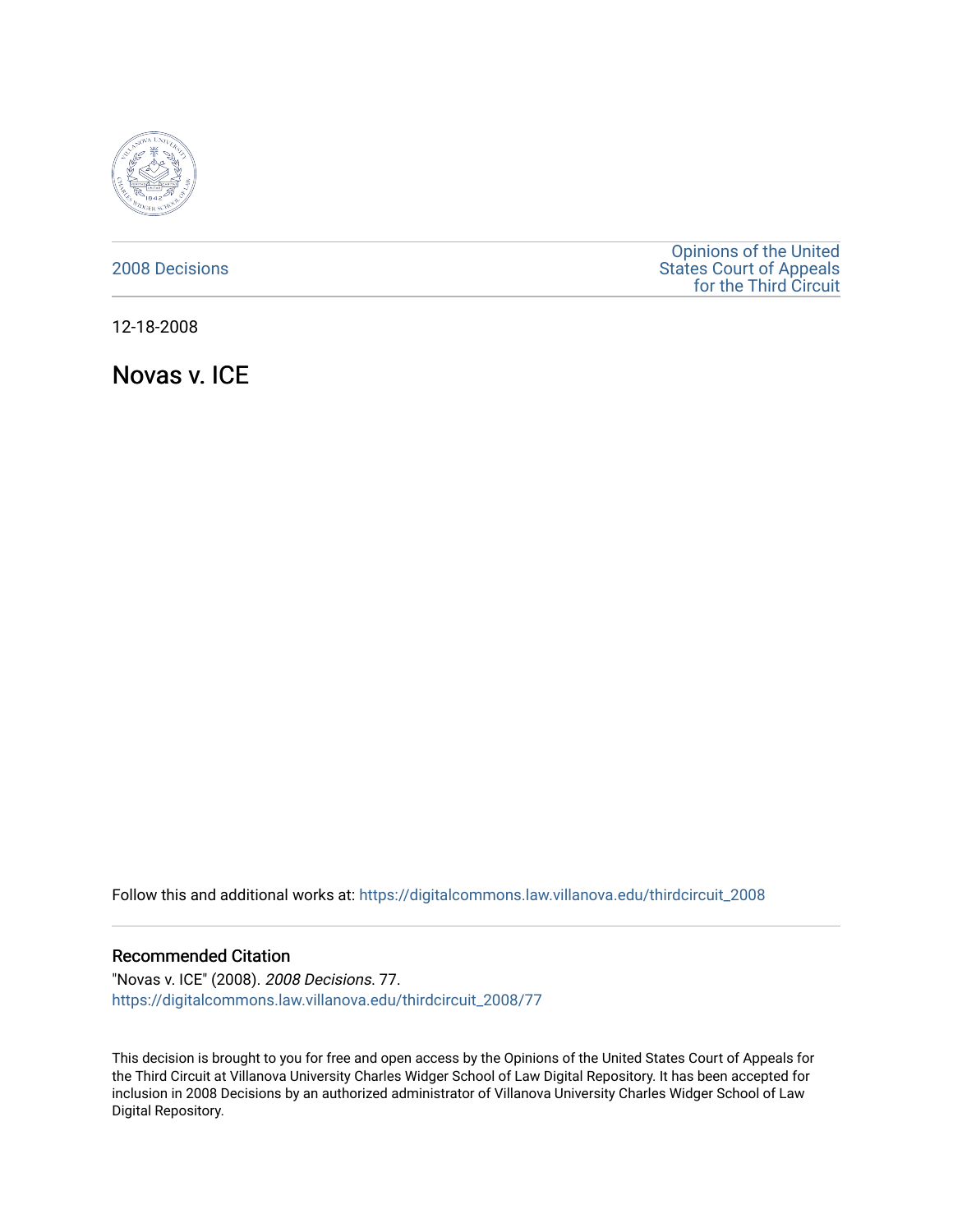## NOT PRECEDENTIAL

# UNITED STATES COURT OF APPEALS FOR THE THIRD CIRCUIT

\_\_\_\_\_\_\_\_\_\_\_\_\_

No. 07-2218 \_\_\_\_\_\_\_\_\_\_\_\_\_

# JAVIER H. NOVAS; JESSICA REYES

v.

# IMMIGRATION & CUSTOMS ENFORCEMENT(ICE); DEPARTMENT OF HOMELAND SECURITY

Javier H. Novas,

Appellant

Appeal from the Order of the United States District Court for the Middle District of Pennsylvania (D.C. No. 07-cv-00494) District Judge: Honorable A. Richard Caputo

\_\_\_\_\_\_\_\_\_\_\_

Submitted Under Third Circuit L.A.R. 34.1(a), November 20, 2008

\_\_\_\_\_\_\_\_\_\_\_

Before: FUENTES, HARDIMAN, and GARTH, Circuit Judges.

(Opinion Filed: December 18, 2008)

OPINION OF THE COURT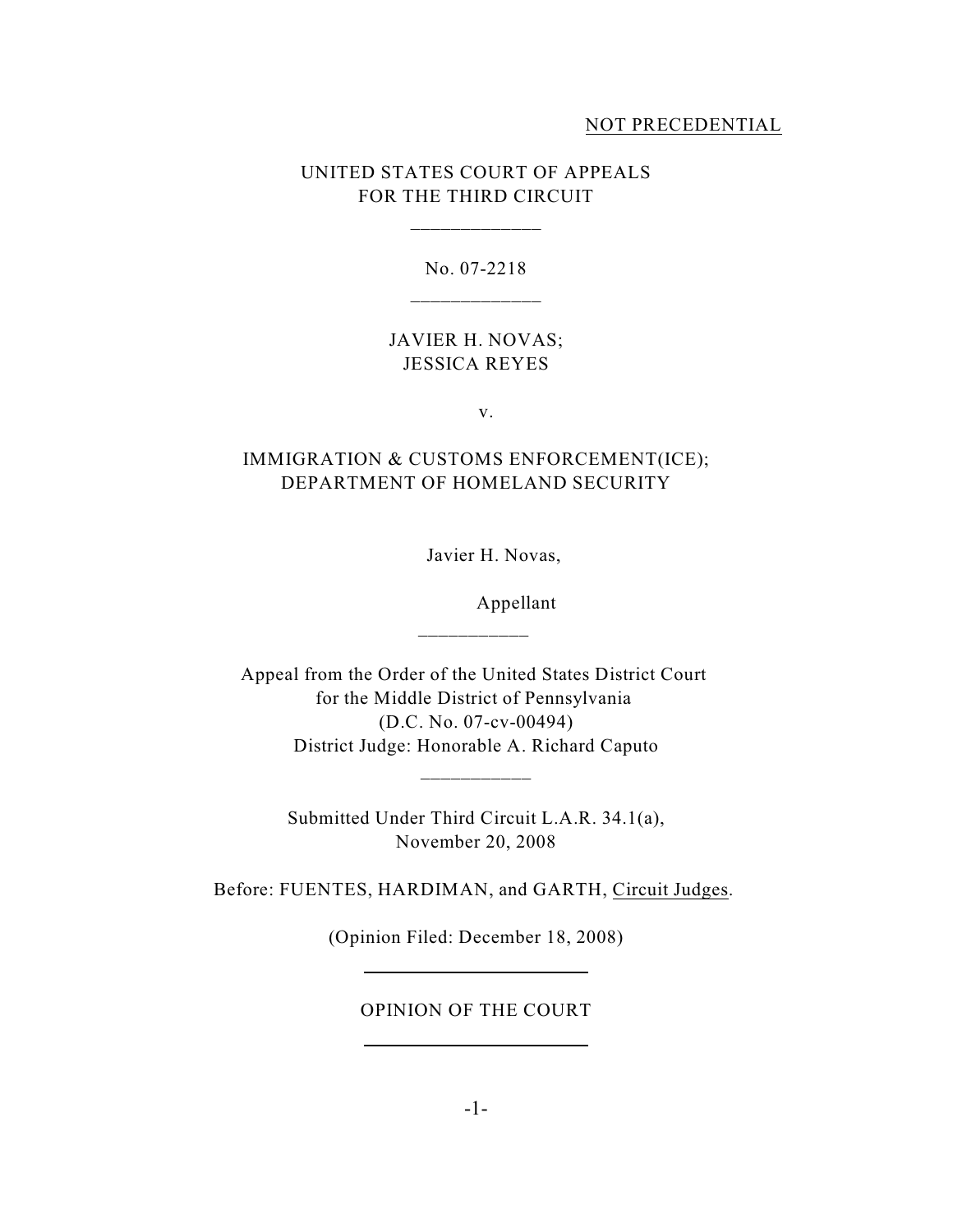## FUENTES, Circuit Judge:

Appellant Javier Novas appeals the District Court's dismissal of his motion seeking relief from an order of removal issued by Immigration and Customs Enforcement ("ICE"). The agency ordered Novas deported after it discovered he had illegally overstayed his permitted ninety-day visit to the United States under the Visa Waiver Pilot Program ("VWPP"). The sole question before us is whether the District Court correctly characterized Novas's motion as a challenge to a final order of removal and dismissed it for lack of jurisdiction. Because Novas's suit in fact constitutes a challenge to the final order of removal, and it should have been filed in a court of appeals under 8 U.S.C. § 1252(b)(2), we will affirm the District Court's finding that it lacked jurisdiction over Appellant's claim.

## **I.**

Because we write for the parties, we discuss only the facts relevant to our conclusion. Novas, an Argentinian native, first came to the United States with his parents in 1988, at the age of 4. The family left the country for two years and reentered in August 1999, when Novas was 14 or 15, under the VWPP.<sup>1</sup> That program facilitates tourism and business travel by allowing certain aliens to enter the country without visas for ninety days if they waive their right to contest an order of removal before an Immigration Judge or the

 $\frac{1}{1}$  Appellant does not provide a consistent account of his age at this juncture. However, whether Novas was 14 or 15 years old at the time of his entry under the VWPP is immaterial to our holding.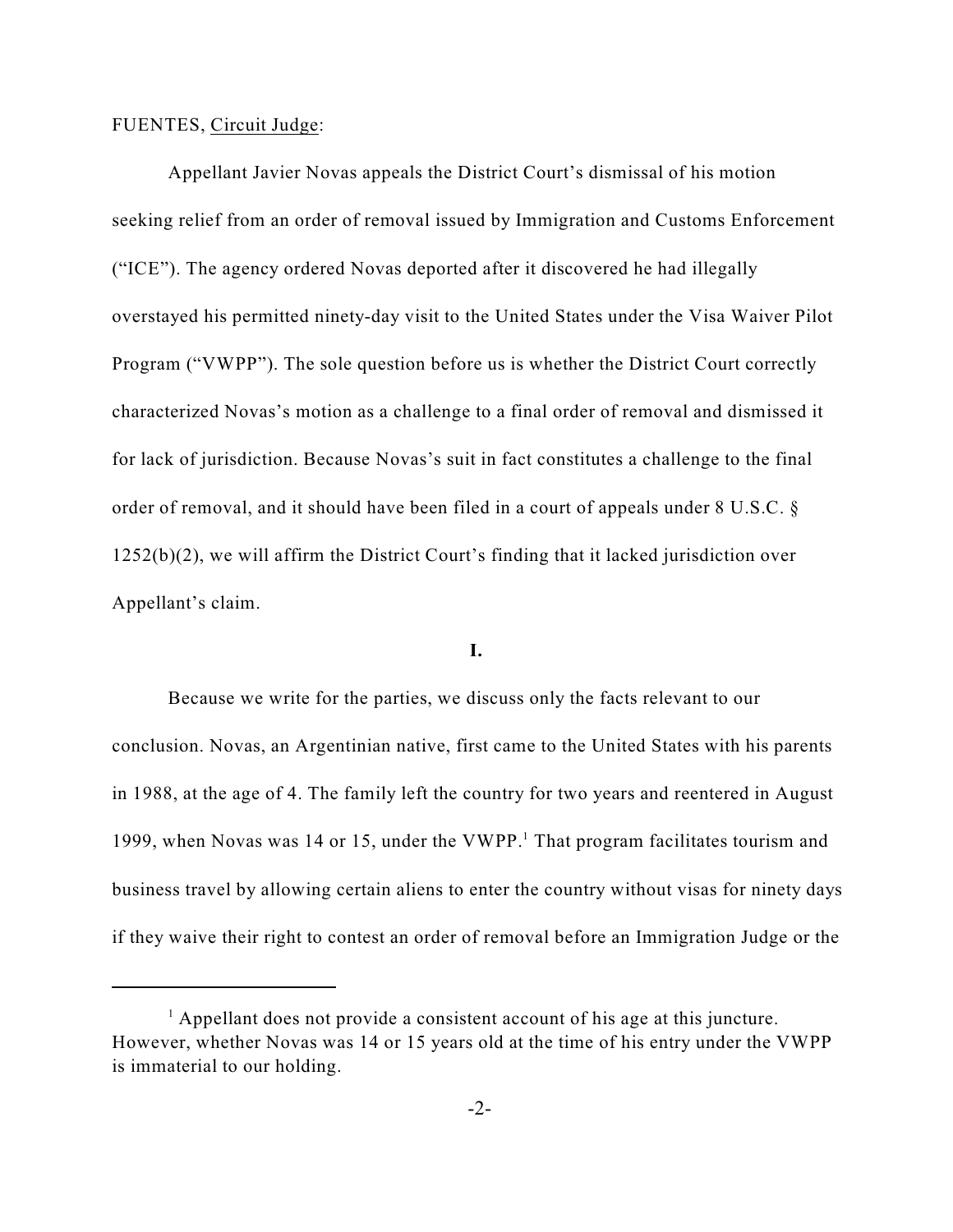Board of Immigration Appeals, or through judicial review, except by means of an application for asylum.

Novas's family stayed beyond the time period allotted under the VWPP. In November 2005, Novas married Jessica Reyes, a United States citizen. She filed an Immediate Relative Petition (an I-130 petition) in January 2006, to establish a basis for Novas to become a legal permanent resident, but withdrew it in July 2006. (The parties dispute the reason for this withdrawal.)

On January 3, 2007, Novas was detained during a routine traffic stop. His immigration status was discovered, and he was taken into custody by ICE. On January 26, 2007, an ICE agent summarily ordered Novas removed from the United States, based on Novas's having remained in the country beyond the period authorized under the Visa Waiver Pilot Program. Around February 8, 2007, Reyes refiled her I-130 petition.<sup>2</sup>

Novas claims that neither he nor his counsel received a copy of the removal order until March 14, 2007, after Novas's attorney requested it. Upon receiving the removal order, the attorney (whom Novas had retained on March 13, 2007, to replace his previous counsel) addressed several motions to ICE's Philadelphia director seeking a stay of removal and a reopening of the case. The agency has not responded to those motions.

 $2\degree$  The petition was approved on June 14, 2007, but according to Novas his subsequent application for adjustment of status to become a legal permanent resident was denied by U.S. Citizenship and Immigration Services ("USCIS") on August 29, 2008, due to the outstanding order of removal. USCIS also apparently revoked its initial approval of Reyes's I-130 petition based on concerns about the bona fide nature of the marriage.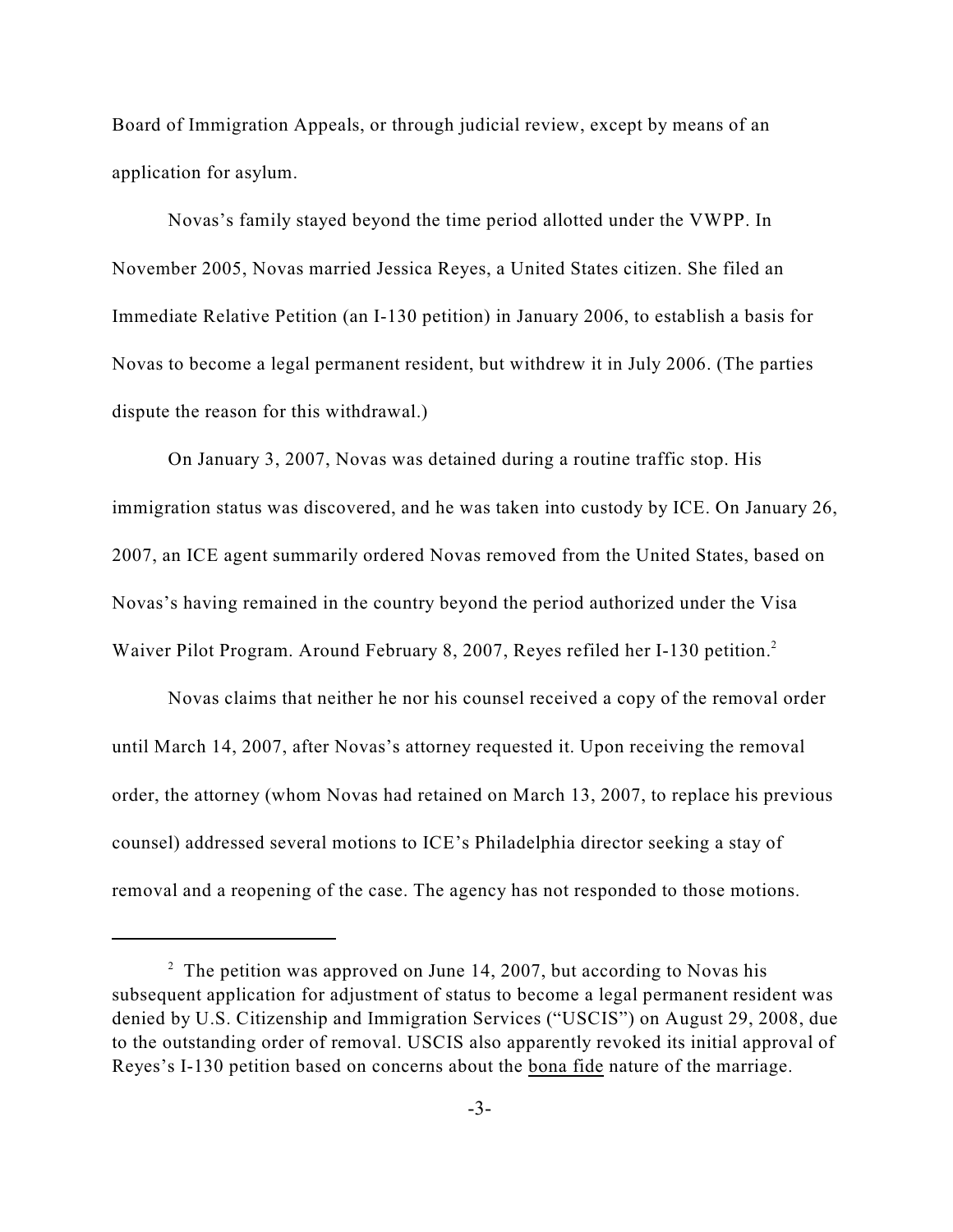On March 15, Novas's attorney also filed a motion entitled "Emergency Petition for Writ of Habeas Corpus to Stay Removal" in the District Court for the Middle District of Pennsylvania. A close reading of this document indicates that its sole purpose was to seek a stay of Novas's removal while Reyes's I-130 petition was being adjudicated.

The District Court initially granted the stay, but the government subsequently filed a motion asking the Court to reverse that holding on the grounds that Novas's motion was actually a petition for review of a final order of removal over which this court, not the District Court, had jurisdiction. In response, Novas asserted that he was challenging the government's deprivation of his due process rights under the VWPP and his detention by the ICE pending the outcome of the district court litigation. That brief stated that Novas was not contesting the order for his removal. The District Court lifted the stay on April 6, finding that it lacked jurisdiction over Novas's motion because it did constitute a challenge to a final order of removal rather than a habeas motion.

On April 18, Novas filed a petition for review with this court, along with a motion to stay removal. (No. 07-2167.) That petition was dismissed as untimely on June 29, with the panel reasoning that even if the thirty-day window for filing of a petition of review under 8 U.S.C. § 1252(b)(2) ran from March 13, 2007, when Novas alleged he first received a copy of the order of removal, the petition filed on April 18 was still outside that time period. Novas also filed this appeal of the District Court's April 6 order on April 19, 2007.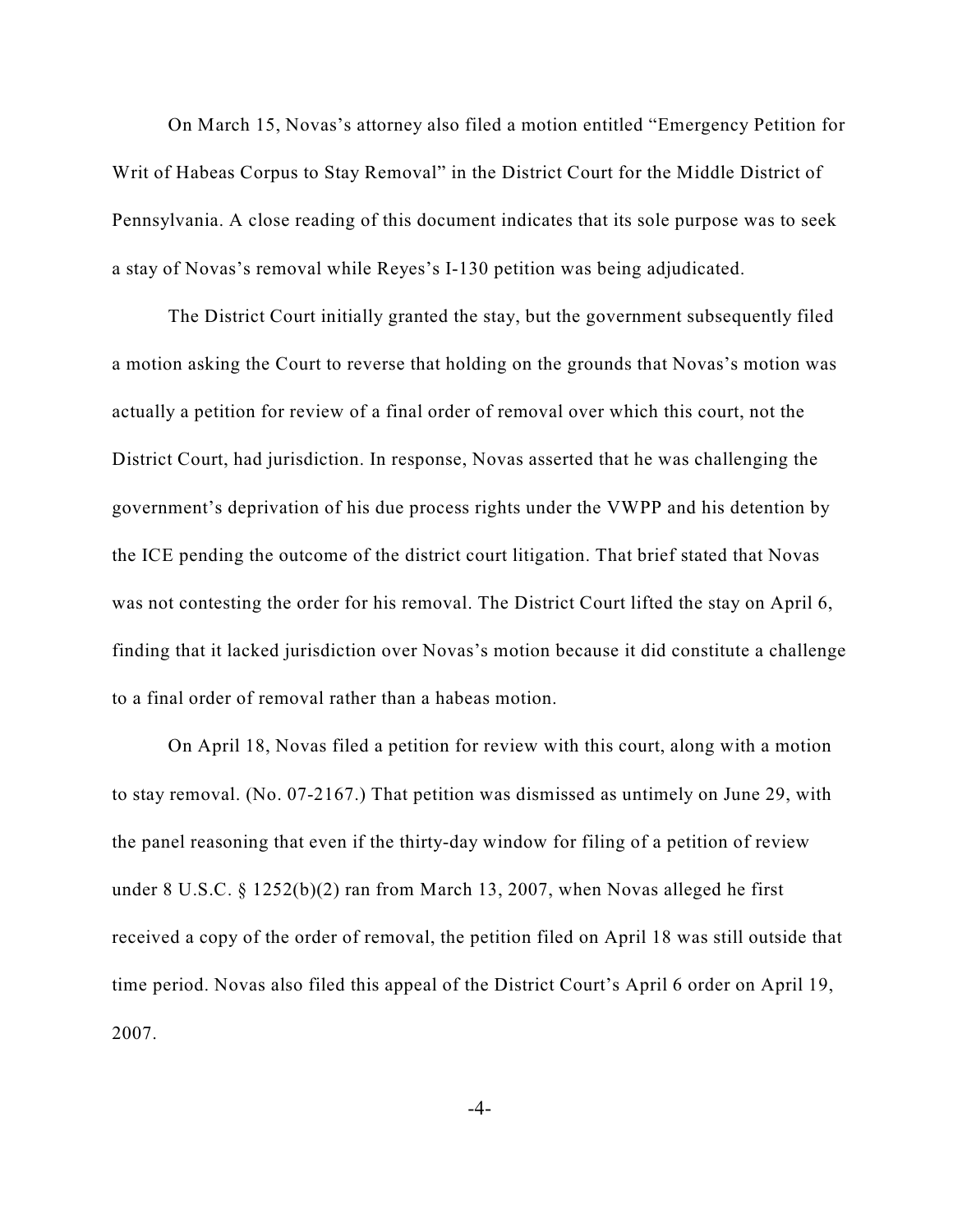Novas was released from detention pending the resolution of this appeal on August  $31, 2007.<sup>3</sup>$ 

#### **II.**

Novas raises several objections on appeal. He argues that the District Court's recharacterization of his habeas corpus petition and its dismissal for lack of jurisdiction (as opposed to transferring it to this court) were improper. Additionally, according to Novas the petition was timely because of his late receipt of the removal order and thus we should reach his argument on the merits: his contention that the summary removal was an unconstitutional denial of due process. Since the District Court was correct in recharacterizing Novas's suit and dismissing for lack of jurisdiction, we will affirm.

#### **A.**

The District Court's recharacterization of Novas's motion was not in error. The initial motion for an emergency stay sought only to have Novas's removal delayed so he could petition ICE regarding his status as the spouse of a U.S. citizen. To the extent Novas raised any colorable legal claim, it was the due process claim set out in his response to the motion to lift the stay, and the District Court properly construed that as a direct challenge to the order of removal. See Ahmed v. Dragovich, 297 F.3d 201, 208 (3d Cir. 2002). Novas's belated disclaimer to the contrary does not change the substance of his arguments.

<sup>&</sup>lt;sup>3</sup> On July 12, 2007, Novas had also filed a second habeas petition with the District Court solely addressing the detention issue, which was rendered moot when he was released from ICE custody and dismissed on September 12, 2007.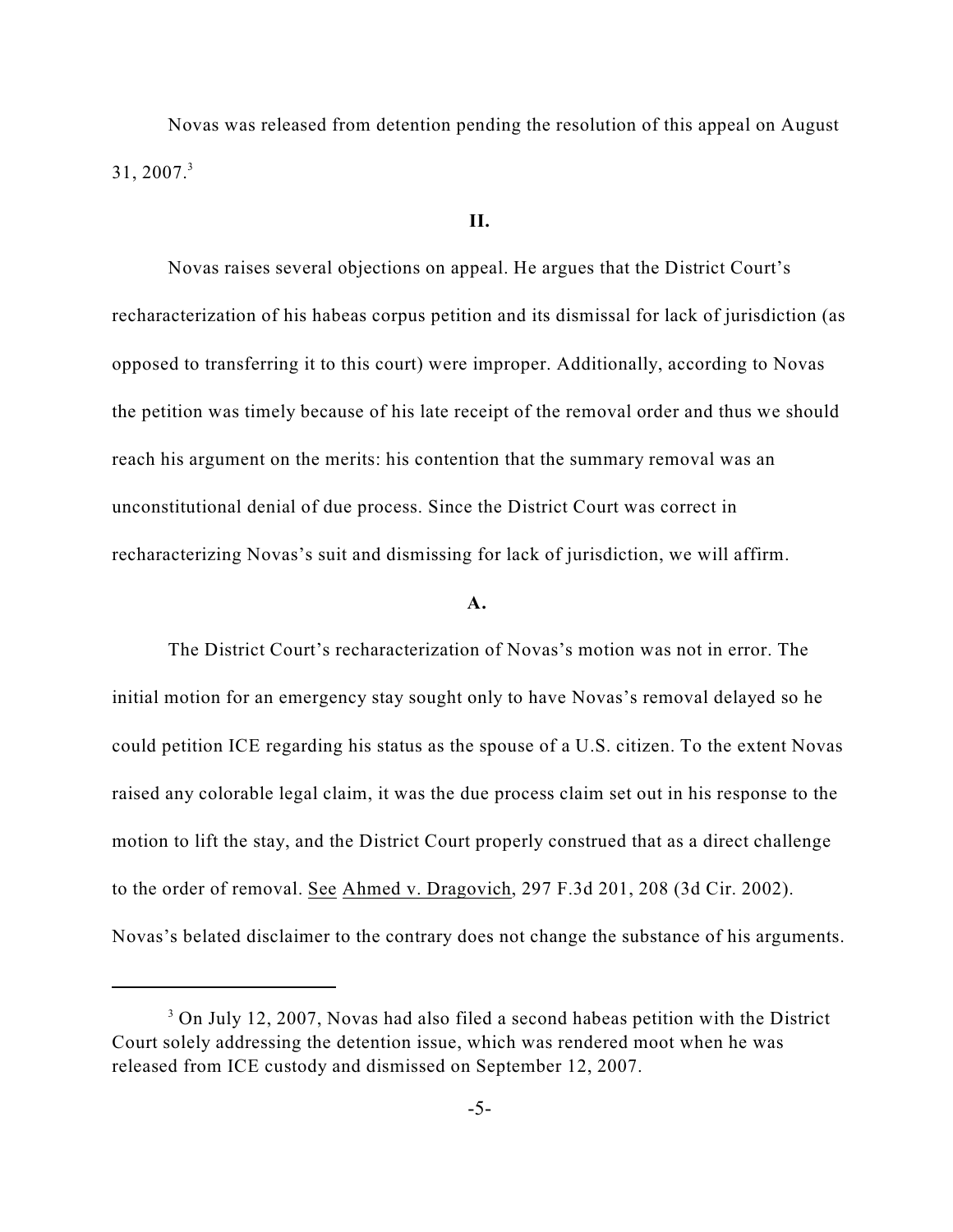Appellant did raise a genuine habeas issue in his later brief, regarding the propriety of his pre-removal detention. At best, the District Court should have retained jurisdiction over that particular claim while dismissing the due process challenge. Regardless, that aspect of Novas's suit is now moot since he was released from custody by ICE on August 31, 2007. Therefore, Novas's motion did properly belong before this court pursuant to 8 U.S.C. § 1252(a)(5) ("[A] petition for review filed with an appropriate court of appeals . . . shall be the sole and exclusive means for judicial review of an order of removal . . . .").

#### **B.**

The District Court also did not err in dismissing the recharacterized motion rather than transferring it to this court, the proper forum for a petition for review of a final order of deportation. 8 U.S.C. § 1252(a)(5) deprives a district court of jurisdiction over such a petition. Though the District Court could theoretically have transferred the case to this court under 28 U.S.C. § 1631, the record reveals that Novas never made, and the District Court never considered, such a request.<sup>4</sup> Therefore, Novas cannot raise the issue on appeal. See Trump Hotels & Casino Resorts, Inc. v. Mirage Resorts Inc., 140 F.3d 478, 487 (3d Cir. 1998). Even if this question was properly before us, the lack of merit of Novas's underlying due process challenge, based on the invalidity of his due process waiver as a minor, suggests that a transfer would not have been in the "interest of justice." See

<sup>&</sup>lt;sup>4</sup> Novas suggests there is a standing order of this court requiring the transfer of petitions for review of a final order of removal incorrectly filed in district court to this court. No such order exists.